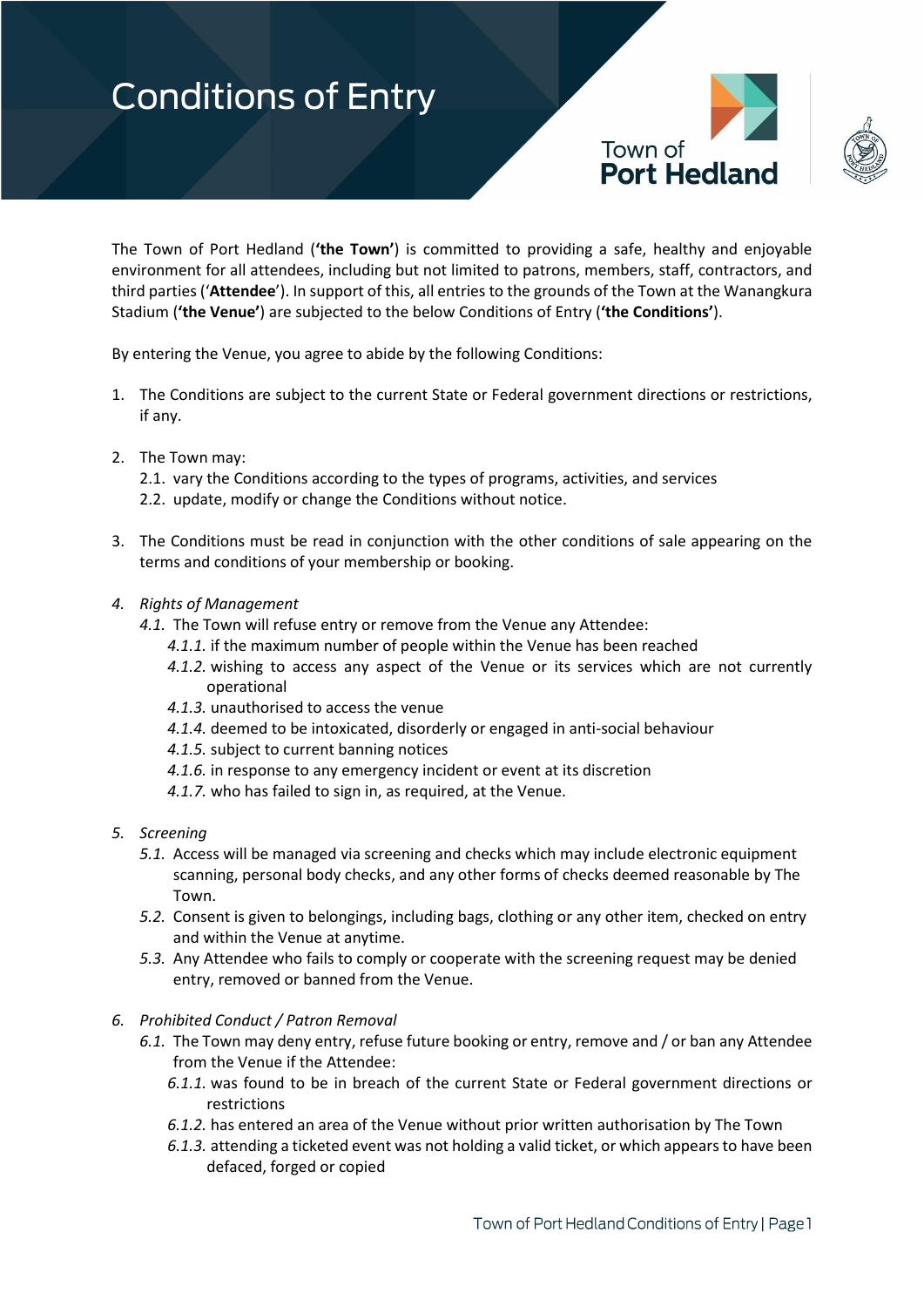

- *6.1.4.* has failed to comply or cooperate with the Town
- *6.1.5.* has used foul or abusive language, made racial, discriminatory, or threatening remarks or gestures
- *6.1.6.* has conducted unauthorised soliciting, customer surveying, promotional activities or commercial activities unless prior written authorisation was provided by The Town
- *6.1.7.* was carrying prohibited items, or any other items which could compromise security or safety, or cause injury or public nuisance
- *6.1.8.* was under the influence of alcohol or illicit drugs or engaged in disorderly, offensive, anti-social, disruptive, inappropriate or unlawful behaviour
- *6.1.9.* has committed any act of vandalism or littering or damage to any property within the Venue
- *6.1.10.* has engaged in behaviours considered by the Town to risk, damage, injure or cause harm to other Attendee.
- *6.2.* No refunds will be paid to the Attendee removed from the Venue.
- *6.3.* The incident or subsequent entry after removal may be referred to the Police or relevant statutory authorities.
- *7. Electronic Surveillance*
	- 7.1. *T*o protect the safety of all Attendee, surveillance equipment (including security cameras via closed circuit television ('**CCTV**')) are in operation within and in surrounding areas of the Venue.
	- 7.2. Implied consent is given to information (including images) being recorded on the surveillance equipment and disclosed to third parties including but not limited to the Police and relevant statutory authorities.
- *8. Risk and Liability*
	- *8.1.* An Attendee, who enters the Venue, assumes all risk of any damage or loss (including but not limited to property damage, physical or mental harm, personal injury, economic or indirect or consequential loss) however it arises at the Venue.
	- *8.2.* The Town will not be responsible for any damage, loss or theft of any property.
	- 8.3. An Attendee, who enters the Venue unauthorised, will be liable for all costs associated with the unauthorised entry such as but not limited to security alarm triggers and security call outs fees.
- *9. Compliance*
	- 9.1. By entering the Venue, you agree to abide, comply and cooperate with the Conditions.
		- 9.1.1. Failure to comply with the current State or Federal government directions or restrictions may be an offence under the respective legislation.
- 10. *Attire*
	- 10.1. As a minimum for general public areas, an Attendee must be appropriately clothed with clothing suitable to the activity in which they are participating.
	- 10.2. An Attendee wearing or displaying images or logos that are deemed offensive by the Town may be denied entry or asked to remove such items.
	- 10.3. Wearing of 'colours' or 'insignia' signifying or belonging to any Outlaw Motorcycle Clubs or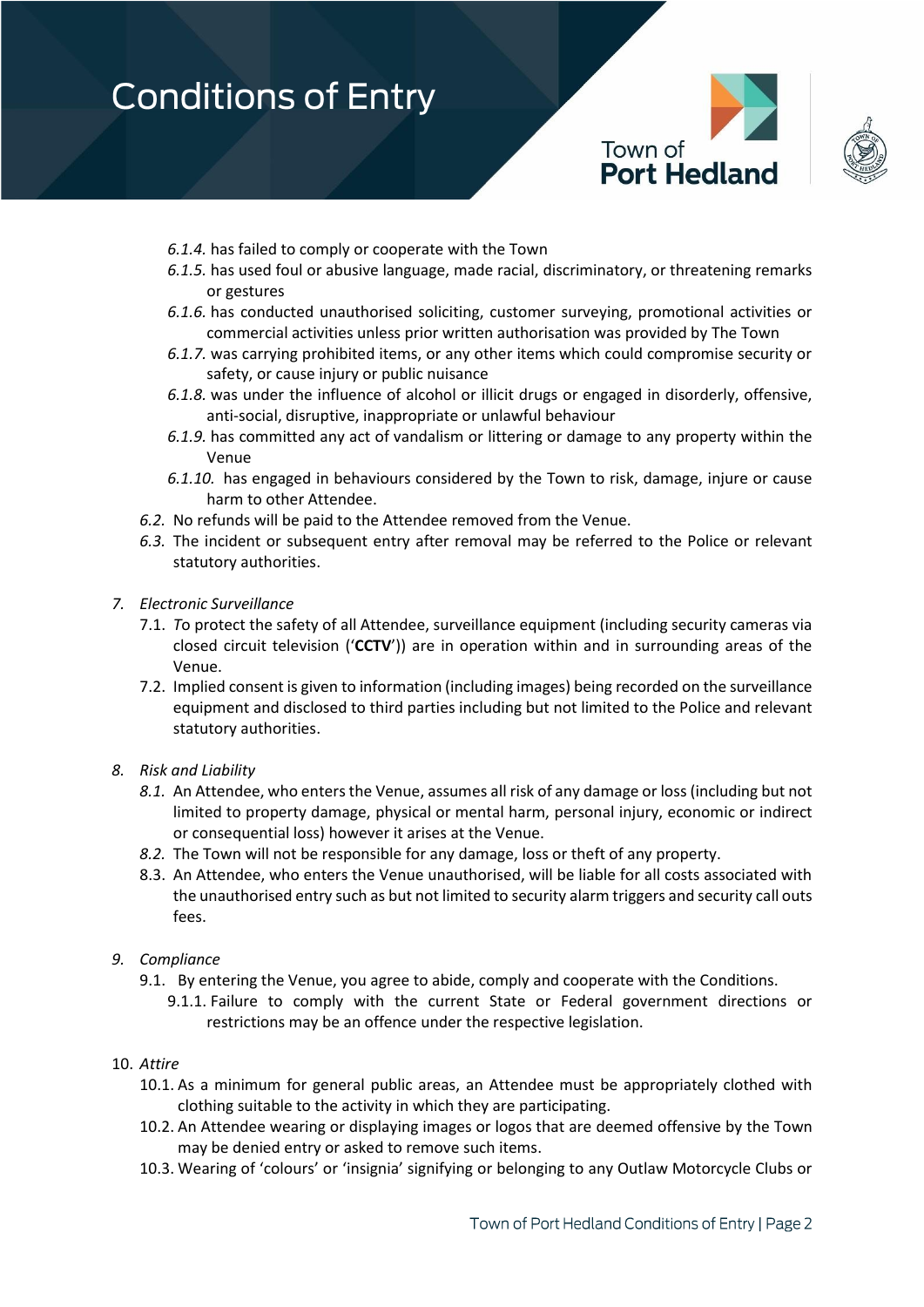

other groups as designated by the Police is prohibited.

10.4. An Attendee attempting to conceal their identity such as with a scarf, balaclava or mask, unless for religious or medical or other justifiable reason, may be refused entry, be requested to undergo a security check or be removed from the Venue.

#### *11. Prohibited Items*

- 11.1. The following items are prohibited from entering the Venue unless prior written authorisation was provided by the Town:
	- 11.1.1. weapons of any kind
	- 11.1.2. alcohol and illicit drugs
	- 11.1.3. aluminium cans / glass
	- 11.1.4. musical instruments / whistles
	- 11.1.5. unauthorised temporary signage or promotional products
	- 11.1.6. flags / banners over 1 metre
	- 11.1.7. fireworks / flares / laser lights / pyrotechnics
	- 11.1.8. bicycles / rollerblades / skateboards / scooters / helmets
	- 11.1.9. professional cameras, audio recording equipment or video cameras
	- 11.1.10. animals except for assistance dogs per *Dog Act 1976* (WA)
	- 11.1.11. any large items that cannot be placed under a seat
	- 11.1.12. umbrellas
	- 11.1.13. any other items that in the discretion of the Venue could cause damage, harm or public nuisance.

#### 12. *Alcohol*

- 12.1. Alcohol must not be served, consumed, supplied or sold in the Venue, unless there is a valid liquor licence or permit (in accordance with the *Liquor Control Act 1988* (WA)); and prior written authorisation was provided by the Town.
- 12.2. If there is a valid liquor licence or permit:
	- 12.2.1. alcohol must not be taken into or out of the Venue
	- 12.2.2. alcohol, if served, must only be consumed in the designated areas in the Venue
	- 12.2.3. alcohol must not be consumed in designated 'Alcohol Free' areas within the Venue
	- 12.2.4. alcohol must not be consumed within the Venue by any Attendee under the age of 18 years
	- 12.2.5. alcohol must not be served or supplied to any Attendee under the age of 18 years.
- 12.3. Any breaches to the above may result in the Attendee being removed from the Venue.
- *13. Food and Beverages (Non-alcoholic)* 
	- 13.1. It is a Condition that all food and beverages are checked on entry and / or within the Venue at anytime.

#### 14. *Smoking*

- 14.1. Smoking is not permitted indoors or within five metres of the Venue entrances.
- 14.2. This includes but not limited to electronic cigarettes, personal vaporisers, electronic nicotine delivery systems or other battery powered vaporisers.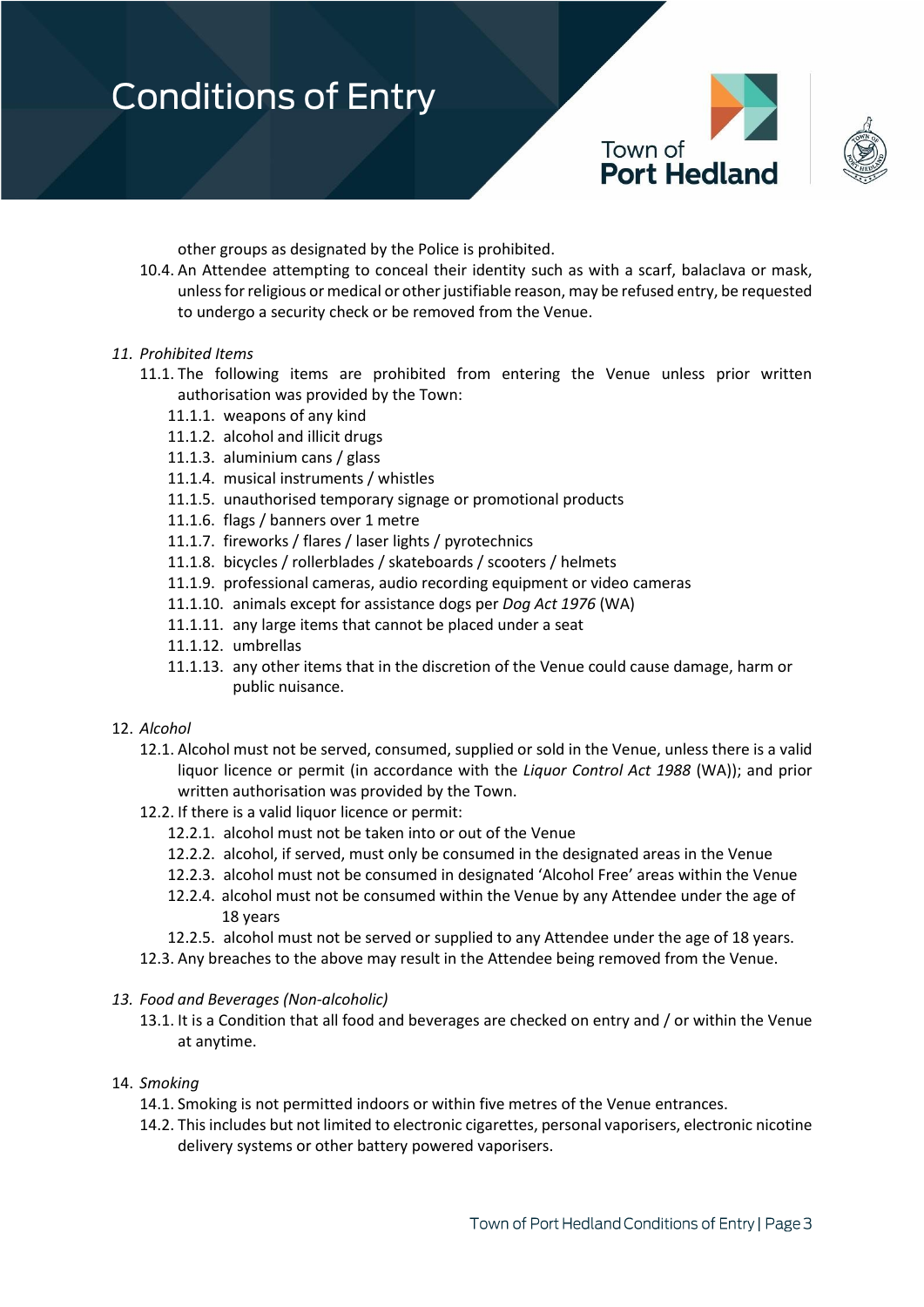



### *15. Identity of Attendee*

- 15.1. All Attendee must comply with any age specifications or restrictions at the Venue at all times.
- 15.2. Any Attendee under the age of 12 years must be under the direct supervision of an adult parent or guardian at the Venue at all times.
- 15.3. It is a Condition that a Photo Card (or other Australian equivalent to a *Photo Card Act 2014* (WA)) be checked on entry and / or within the Venue at anytime. Any Attendee who fails to comply with or cooperate with the identity checking request may be denied entry, removed or banned from the Venue.

### *16. Use of Image*

- *16.1.* The Town may take photographs and/or video recordings (and/or stills from video recordings) of any Attendee and may use these photographs and video recordings for any media or other purpose, including advertising or promotional purposes, and training purposes, without payment of any kind to Attendee.
- *16.2.* All Attendee shall be deemed to consent to the use of these photographs and video recordings, unless the Town is otherwise notified in advance in writing by the Attendee to the contrary.

#### *17. Photographic, Video and Audio Equipment*

- 17.1. The use of photographic, audio or visual equipment (including mobile phones with cameras) is not permitted:
	- 17.1.1. for commercial purposes without prior written authorisation by the Town
	- 17.1.2. in the following specified areas of the Venue:
		- 17.1.2.1. change rooms
		- 17.1.2.2. toilets / showers / saunas
		- 17.1.2.3. gymnasiums
		- 17.1.2.4. aquatic facilities
		- 17.1.2.5. creche.
- *18. Privacy*
	- 18.1. By entering the Venue, all Attendee consents to the Town using, and where required sharing, their personal Information with the event/activity holder, sporting body and law enforcement agencies, in connection with investigating, documenting or analysing any breach or alleged breach of the Conditions, or enforcing any ban notice.
- *19. Wanangkura Stadium Gym* (**'Gym**')
	- 19.1. The Conditions are to be read in conjunction with the conditions associated with the Gym membership.
	- 19.2. The Town, at its discretion, may deny membership or entry, refuse future membership or entry, remove and / or ban an Attendee from the Gym if the Attendee:
		- 19.2.1. does not hold a current or valid membership access fob issued by the Town
		- 19.2.2. enters, or provides any access to other Attendee, into an area not included within their membership access
		- 19.2.3. fails to comply or cooperate with the membership access card checks, on entry or at anytime, by the Town